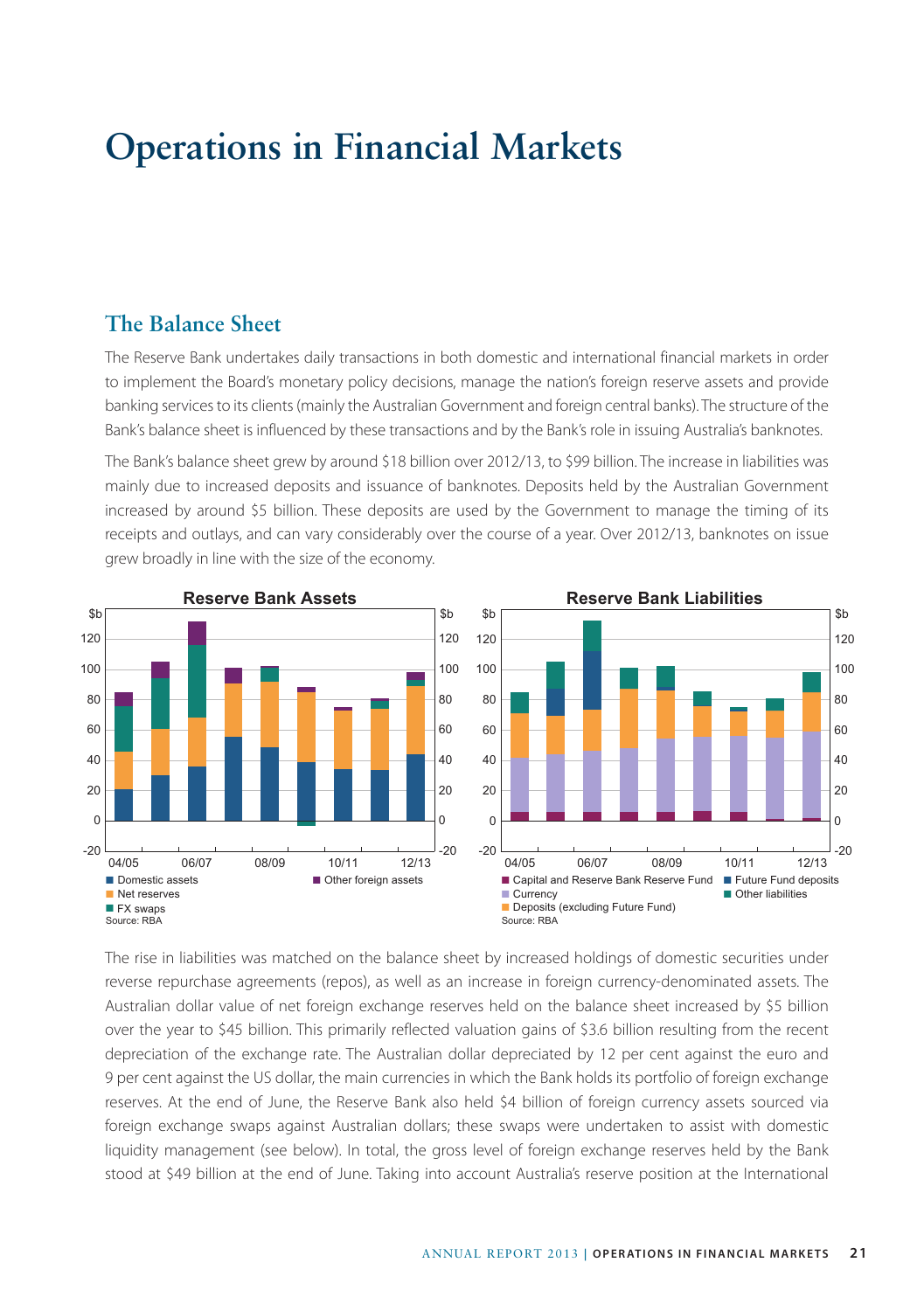#### **Reserve Bank Balance Sheet**

\$ billion

|                                       | <b>June 2011</b> | <b>June 2012</b> | <b>June 2013</b> |
|---------------------------------------|------------------|------------------|------------------|
| Assets                                | 75               | 81               | 99               |
| Foreign                               | 41               | 47               | 54               |
| - Net reserves <sup>(a)</sup>         | 39               | 40               | 45               |
| - Foreign exchange swaps              | Ω                | 5                | 4                |
| $-$ Other <sup>(b)</sup>              | C.               | $\mathfrak{D}$   |                  |
| Domestic                              | 34               | 34               | 44               |
| Liabilities                           | 75               | 81               | 99               |
| Deposits                              | 18               | 18               | 26               |
| Currency                              | 50               | 54               | 57               |
| Capital and Reserve Bank Reserve Fund | 6                |                  |                  |
| Other (including capital)             | C                | 8                | 13               |

(a) Excludes Australia's reserve position at the International Monetary Fund

(b)On a contractual basis; official reserve assets include foreign exchange swaps on a market basis (refer Note 15) Source: RBA

Monetary Fund (which is an asset of the Australian Government not captured on the Bank's balance sheet), Australia's overall official reserve assets were \$52 billion.

## **Domestic Market Operations**

The Reserve Bank Board's operational target for monetary policy is the cash rate – the rate at which banks borrow and lend to each other on an overnight, unsecured basis. The Board lowered its target for the cash rate four times during the past year – at the October, December, May and August Board meetings – from 3.5 per cent to 2.5 per cent. To meet the Board's target, the Reserve Bank operates



in financial markets to maintain an appropriate level of exchange settlement (ES) balances. ES balances are liabilities of the Bank and are used by financial institutions to settle their payment obligations with each other and with the Bank. Of the 130 or so financial institutions that are members of the Reserve Bank Information and Transfer System (RITS), almost half operate ES accounts. The Bank pays interest on ES balances at a rate 25 basis points below the Board's cash rate target. ES account holders are not permitted to overdraw their accounts, although the Bank is willing to advance overnight funds, against appropriate securities, to account holders at an interest rate 25 basis points above the cash rate target. These funds are provided via reverse repos, whereby the Bank buys securities that the ES account holder agrees to repurchase on the following business day. In general, such overnight repos are undertaken only when banks have to meet unforeseen payments late in the day and are not able to source funds elsewhere. During 2012/13, the overnight repo facility was accessed only twice.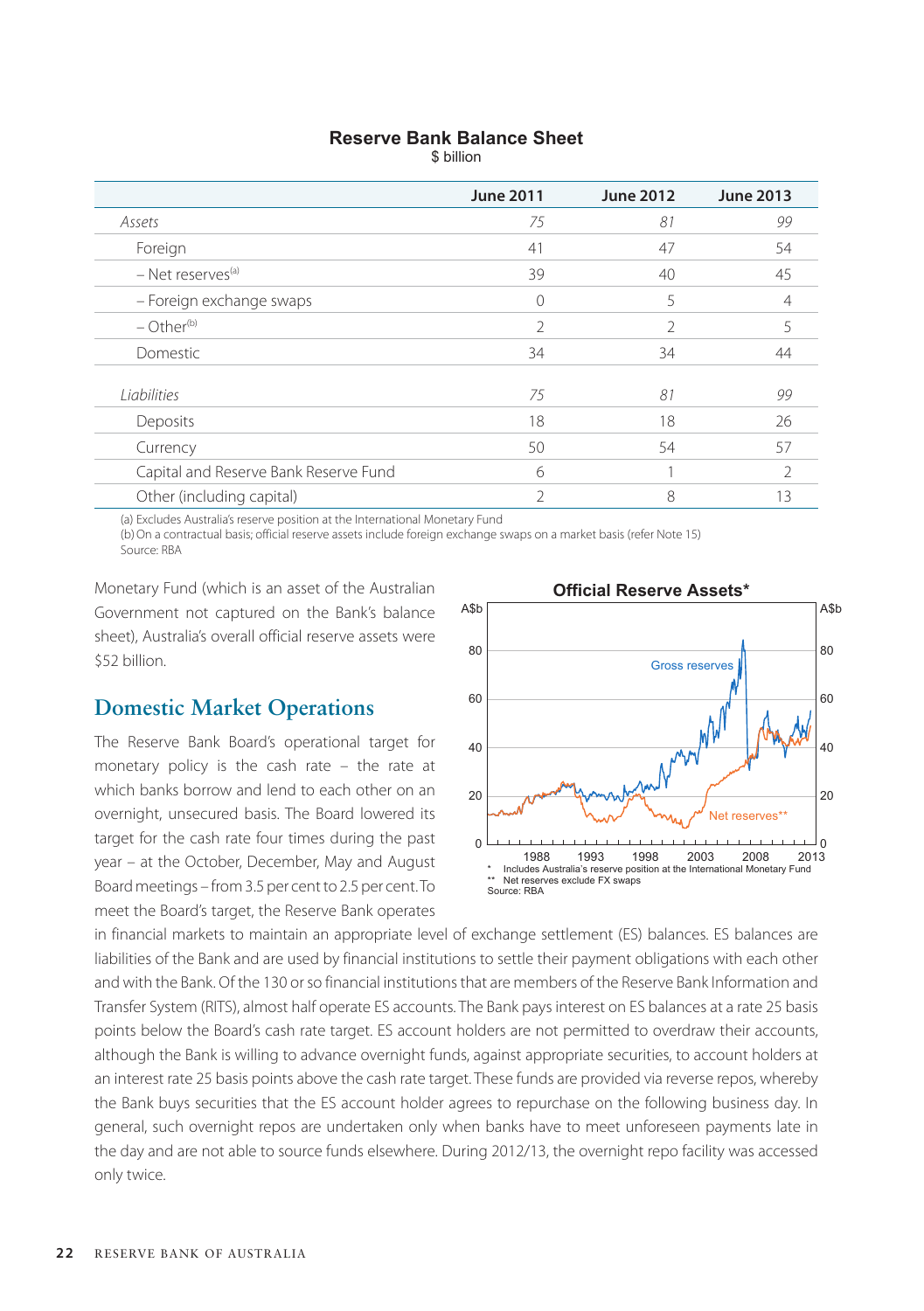These arrangements create the incentive for account holders to recycle their settlement balances in the interbank market. With the rate for overnight repos and the rate paid on ES balances set at a constant margin to the cash rate target, the Reserve Bank does not need to alter the supply of ES balances to guide the cash rate towards a new target level. Over the past year, aggregate ES balances were generally around \$1 billion, slightly below their average of the previous year.

To monitor where the cash rate has traded, each business day the Reserve Bank collects data from ES account holders on their cash market activity. Prior to March 2013 around 25 banks had participated



in the survey and, as these banks were the major participants within the market, the survey captured over 95 per cent of activity. Since March, all banks that operate ES accounts have been required to submit details of their unsecured borrowing and lending in the overnight interbank market. Each business day, the Bank publishes data on the total volume of transactions in the cash market and the weighted-average rate at which those transactions were executed. Aggregate activity within the cash market has averaged around \$5 billion each day over the past year. The weighted-average cash rate was equal to the Board's target on all days.

Payments between ES account holders and the Reserve Bank's customers (principally, the Australian Government) alter the supply of ES balances. In order to offset the impact of its clients' transactions and ensure the aggregate ES balance remains at an appropriate level, the Bank generally needs to transact in the market on a daily basis. The Bank announces its dealing intentions in the domestic securities market each morning at 9.30 am. (Separate to these operations, the Bank occasionally uses FX swaps to supply or withdraw ES balances; see below.) Those RITS members wishing to participate in the Bank's open market operations have a 15 minute window in which to approach the Bank. Currently, these approaches are made by telephone, although the Bank intends to move its open market operations onto an electronic platform in the coming year.

Most of the Reserve Bank's transactions in the domestic market are contracted as repos. Under reverse repo, the Bank is willing to purchase both government-related debt securities ('general collateral') and private debt securities. To protect against a decline in the value of these securities should the Bank's counterparty not be able to meet its repurchase obligation, the Bank requires the value of the security to exceed the cash lent by a certain margin. These margins are higher for private securities than for government-related securities and are listed on the Bank's website (http://www.rba.gov.au/mkt-operations/resources/tech-notes/eligible-securities.html).

Domestic securities purchased by the Reserve Bank are held in an account that the Bank maintains in Austraclear, the ASX's securities depository. In April, the Bank agreed to become a Foundation Customer of ASX Collateral, a collateral management service that will allow the ASX to act as tri-party agent to the Bank's repos. As agent, the ASX will be responsible for ensuring that securities delivered to the Bank's Austraclear account are appropriately valued and meet the Bank's eligibility requirements. Tri-party arrangements can make it easier for those with large numbers of small-denomination holdings to fund their securities via repo. As agent, the ASX will also offer optimisation tools that can determine the most efficient allocation of securities against each exposure that a user is managing. While the Bank expects to settle its first tri-party repo by early 2014, counterparties will have the option of continuing with existing arrangements – confirming each individual security and its value bilaterally with the Bank prior to settlement.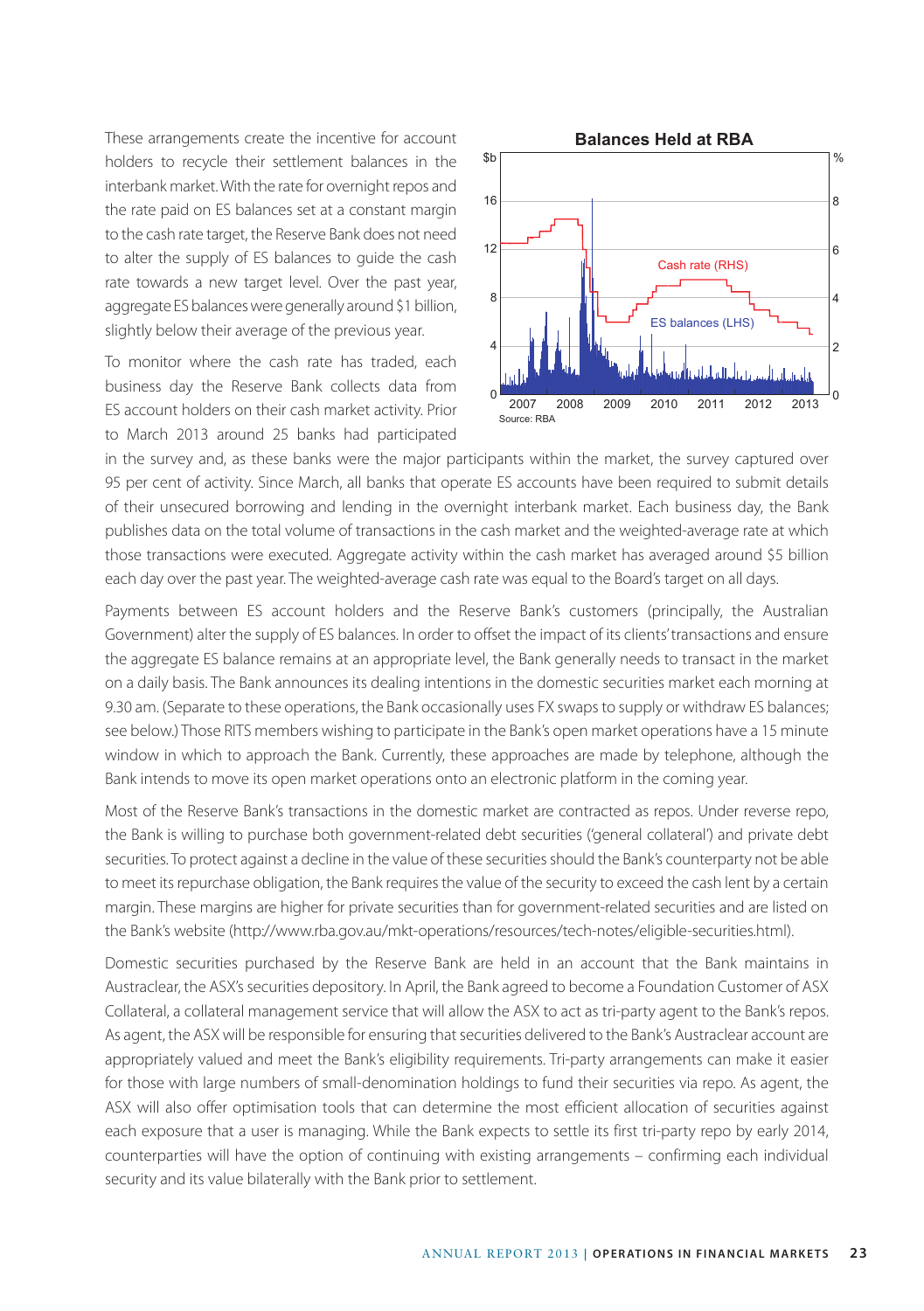Over the past year, as the Reserve Bank's balance sheet has fluctuated with movements in government deposits, the value of securities held under reverse repo has ranged between \$17 billion and \$37 billion. With the stock of repos outstanding in the domestic market generally around \$100 billion, the Bank's operations comprise a significant share of this market. The most active users of repo tend to be the fixed-income trading desks of banks and securities firms seeking to finance their inventories of Commonwealth Government Securities (CGS) and semi-government securities (semis). Reflecting this, around three-quarters of the securities held by the Bank are government related. The average term of reverse repos contracted via open market operations over the past year was around three weeks, similar to recent years.

|                           | <b>June 2011</b> |                      | <b>June 2012</b> |                      | <b>June 2013</b> |                      |
|---------------------------|------------------|----------------------|------------------|----------------------|------------------|----------------------|
|                           | \$ billion       | Per cent<br>of total | \$ billion       | Per cent<br>of total | \$ billion       | Per cent<br>of total |
| General collateral        |                  |                      |                  |                      |                  |                      |
| $-CGS$                    | 3.9              | 18                   | 8.5              | 35                   | 15.5             | 42                   |
| – Semis                   | 8.7              | 41                   | 8.6              | 35                   | 9.4              | 30                   |
| – Supras                  | 2.0              | 10                   | 0.6              | $\mathfrak{D}$       | 1.4              | $\overline{4}$       |
| - Government quaranteed   | 4.0              | 19                   | 0.3              | 1                    | 0.2              |                      |
| <b>Private Securities</b> |                  |                      |                  |                      |                  |                      |
| - ADI issued              | 1.2              | 5                    | 5.6              | 23                   | 8.0              | 19                   |
| $-$ RMBS                  | 1.5              | 7                    | 0.8              | 3                    | 0.6              | $\overline{4}$       |
| – Other                   | 0.0              | $\Omega$             | 0.0              | $\Omega$             | 0.0              | $\Omega$             |
| Total                     | 21.4             |                      | 24.4             |                      | 35.2             |                      |

#### **Australian Dollar Securities Held under Repurchase Agreements**

Source: RBA

As payments across the Government's account with the Reserve Bank cannot always be known with certainty in advance, on some days the Bank is required to conduct a further round of dealing after its 9.30 am operations. Since June 2012, unexpected liquidity flows resulted in the Bank conducting a second round of dealing on six occasions, generally late in the day.

The forthcoming shift to settling certain low-value transactions on a same-day basis (discussed in the chapter on 'Banking and Payments') will make the task of forecasting payment flows more difficult for both the Reserve Bank and ES account holders, especially as some of these payments will settle after



the interbank cash market has closed. To ensure that these changes to the payments system do not impair the Bank's ability to implement monetary policy, certain aspects of its operational framework will be modified.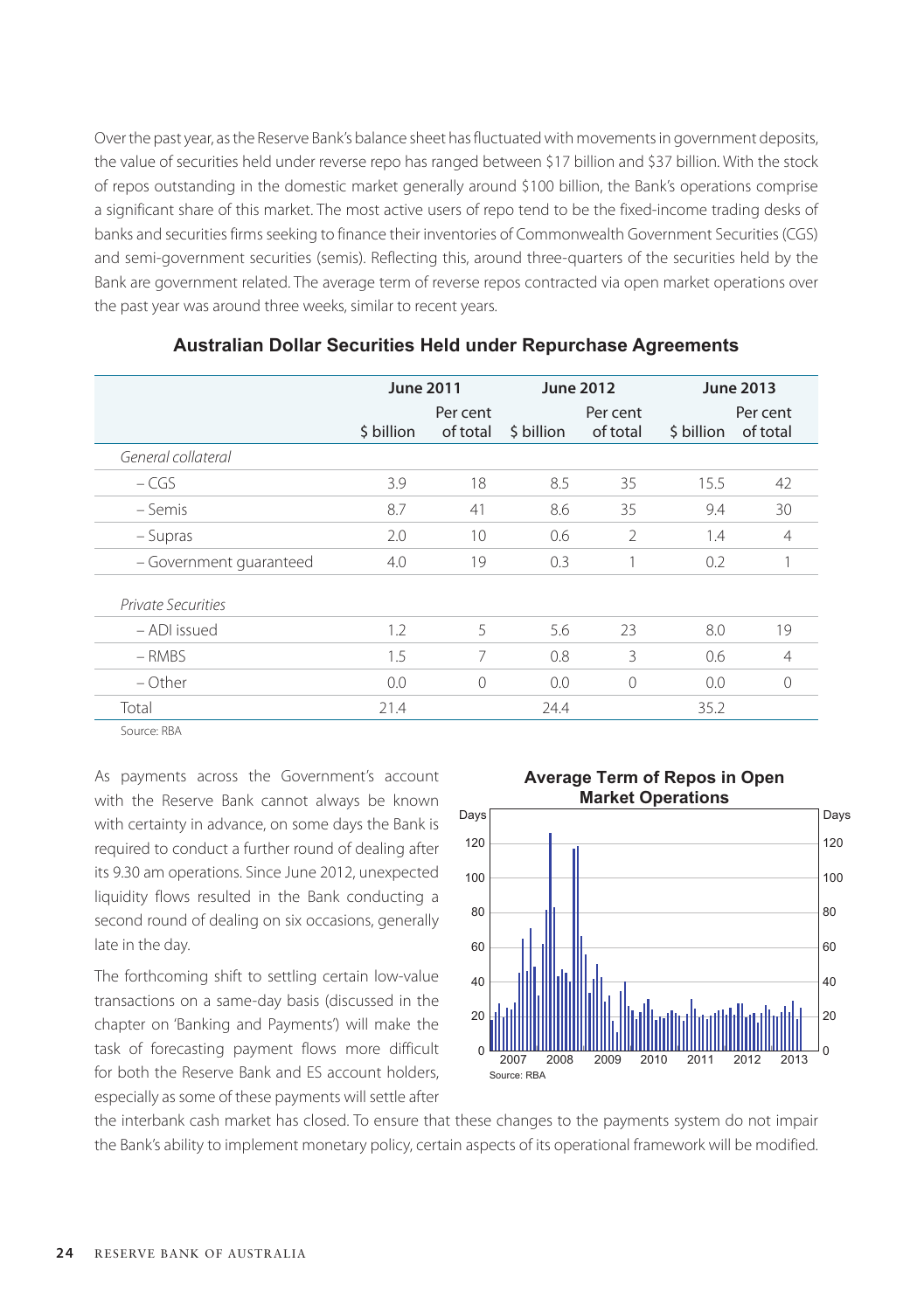Under current arrangements, ES account holders can obtain term funding against securities via the Reserve Bank's open market operations. They are also able to access intraday funds from the Bank via a type of repurchase transaction known as an 'RBA Repo'. These repos are available without an interest charge and provide a means by which participants in a real-time gross settlement (RTGS) system can meet payments across the day in advance of funds being received. Failure to unwind an RBA Repo on the same day it is contracted results in an interest charge set at 25 basis points above the cash rate target (the overnight repo facility discussed above).

From November 2013, ES account holders will be able to contract RBA Repos on an 'open' basis, i.e. without a maturity date. Up to a limit specified for each account holder, these open repos will accrue interest at the cash rate target. The compensation of ES balances will also be altered. To the extent that account holders retain matching funds against their open repo position, those ES balances will be compensated at the cash rate target. In net terms then, there need be no cost to holding an open repo position. However, as is the case currently, surplus ES funds will earn a rate 25 basis points below the cash rate target, while any shortfall in funds below the account holder's open repo position will incur a 25 basis point penalty, although an allowance will be made for variations in ES balances arising from certain low-value payments that settle during the evening.

These arrangements will preserve the incentive for ES account holders to participate in the interbank cash market while it is open, lending surplus balances or borrowing against a shortfall. At the same time, they will allow those account holders participating in low-value payment streams to hold sufficient liquidity to meet payment obligations arising after the close of the cash market. Similarly, recipients of late payments will not be penalised for their inability to recycle these funds in the interbank market immediately.

In aggregate, it is anticipated that ES account holders will establish open positions in RBA Repos between \$20 and \$30 billion, expanding the Reserve Bank's balance sheet by a corresponding amount. Securities that are eligible for term repos contracted in the Bank's open market operations may also be used for RBA Repos, with the same margins imposed. However, while it is only in extraordinary circumstances that the Bank is willing to purchase self-securitised assets in its open market operations (the last occasion being at the height of the global financial crisis in late 2008 and 2009), from November 2013 ES account holders will be able to use such related-party assets for RBA Repos.

When the Basel III liquidity standards are introduced in January 2015, an ES account holder will only be able to contract RBA Repos at the cash rate target using securities that are consistent with the Australian Prudential Regulation Authority's (APRA's) liquidity policy for that institution. Specifically, banks will be required to hold a quantity of 'high-quality liquid assets' (HQLA) sufficient to withstand a 30-day period of stress. In the domestic securities market, only CGS and semis have been recognised as HQLA by APRA. As discussed in the 2012 Annual Report, owing to a shortage of CGS and semis relative to banks' liquidity needs, the Reserve Bank will introduce a committed liquidity facility (CLF) from January 2015. Under this facility, ES account holders will be able to obtain a commitment from the Bank to provide a certain amount of funding via RBA Repo, with a per annum fee of 15 basis points payable on the size of the Bank's commitment. This will mean that securities eligible for RBA Repo (including self-securitisations) may fulfil APRA's liquidity requirements where an institution has subscribed to the CLF. (Further details on the CLF are available from the Bank's website at: http://www.rba.gov.au/mkt-operations/resources/tech-notes/liquidity-facilities.html.)

In January 2015, the Reserve Bank will also introduce new eligibility requirements for residential mortgagebacked securities (RMBS) used in repurchase agreements with the Bank. Issuers of RMBS will need to complete and make publicly available detailed reporting templates that cover both transaction-related data as well as information on the underlying assets. These templates were made available for public consultation in late 2012 and have now been finalised. The information contained in these templates will assist the Bank in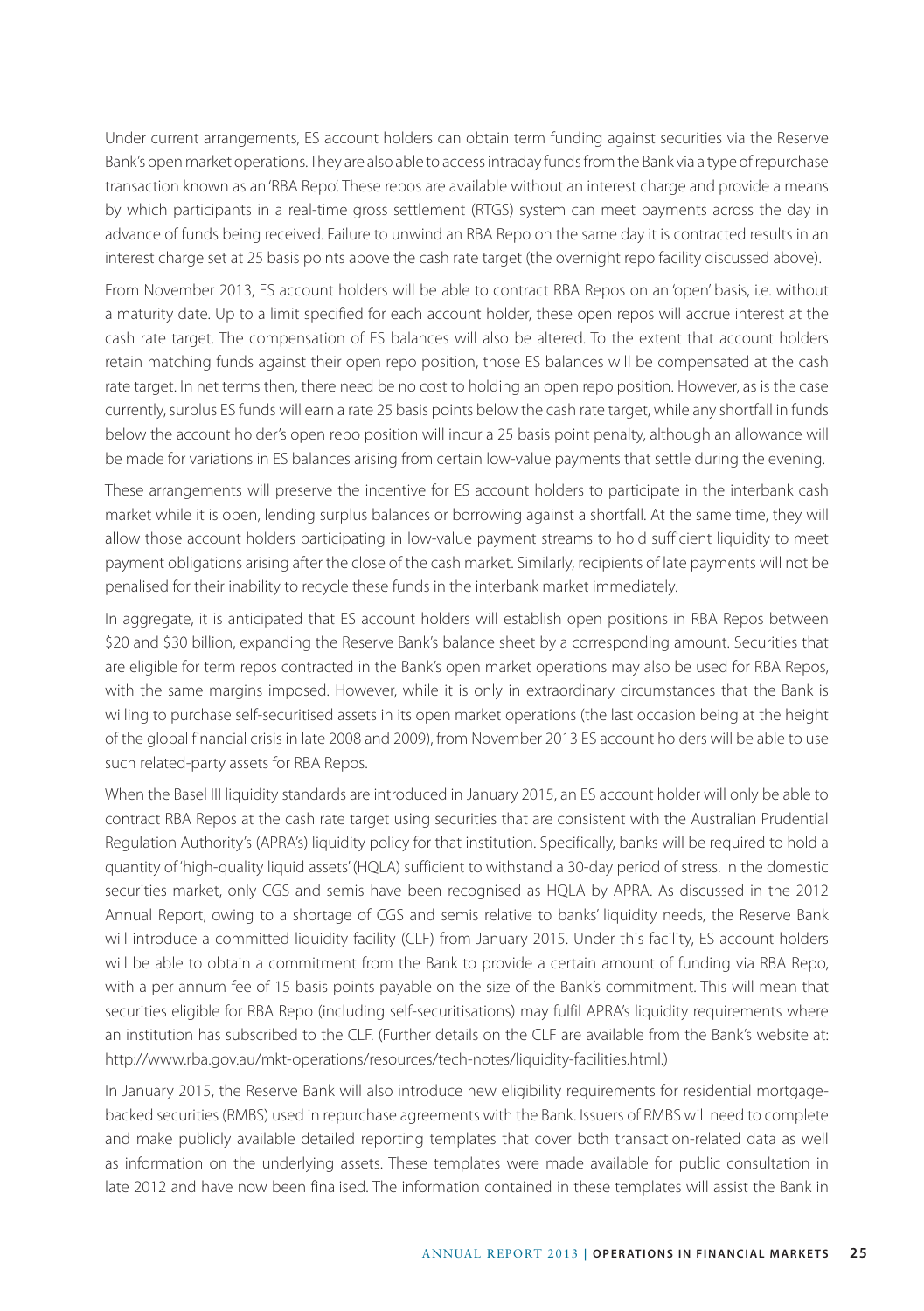managing its potential exposure to these assets should a counterparty default on its repurchase obligation. Reporting templates for certain other asset-backed securities eligible for repo with the Bank will be introduced at a later stage.

Maturities of CGS are generally the largest transactions undertaken by a client of the Reserve Bank. To manage their impact on system liquidity, the Bank needs to reduce or otherwise offset the large volume of funds that are paid out of the Australian Government's account into banks' ES accounts (for the credit of the security holder) on the maturity date. The Bank generally uses three instruments to do this: reverse repos and FX swaps (both contracted to unwind on the same day as the CGS maturity) as well as outright purchases of the CGS just ahead of its maturity date. To offset the liquidity impact of the \$17 billion maturity of the May 2013 CGS (the largest government bond maturity to date), the Bank purchased almost \$7 billion of the bond in the 12 months preceding its maturity. The Bank also transacted a large volume of reverse repos and FX swaps that matured on the same date as the bond, thereby fully sterilising the impact of the CGS maturity.

In addition to CGS, the Reserve Bank is willing to hold semis on an outright basis in its domestic portfolio. At present, the Bank holds around \$2 billion of long-term securities on an outright basis, almost all of which have been issued by the semi-government authorities. This is slightly below the level of earlier years.

On behalf of the Australian Office of Financial Management (AOFM), the Reserve Bank operates a lending facility for CGS. This facility allows market participants to borrow specific lines of CGS via a repo with the Reserve Bank. The cash received by the Bank in the repo accrues interest at a rate 300 basis points below the cash rate target, or 25 basis points, whichever is the greater. An offsetting repo in other CGS or governmentrelated securities is transacted at the same time to ensure there is no impact on ES balances. The rate earned by the Bank on cash invested in that repo is set at the cash rate target. The expense of the facility means that it is used only as a last resort by dealers to avoid failing on securities settlements with their counterparties. Less than \$400 million of CGS was lent through the facility in 2012/13, as dealers were almost always able to source the required securities in the market.

## **Foreign Exchange Operations**

The Reserve Bank is an active participant in the foreign exchange market. The majority of its transactions (by number) reflect the management of positions arising from client business. The Bank's largest client, by far, is the Australian Government. In 2012/13, the Bank sold \$6.1 billion of foreign currency to the Australian Government. These sales were funded, as they normally are, by the Bank purchasing foreign currency in the spot market. At times of extreme stress in the foreign exchange market, the Bank can elect to fund these flows temporarily from foreign currency reserves. These reserves are replenished at a later time when market conditions have normalised. The last time this occurred was in late 2008.

Foreign exchange swaps are undertaken for several reasons, but the majority (by value) reflect transactions undertaken to assist with domestic liquidity management. They can be used in the same way as repos in securities to manage system liquidity (see above). The Reserve Bank's foreign exchange swap transactions have an important role in managing the liquidity impact of large flows, such as bond maturities, because the swap market is larger and more liquid than the domestic repo market. In 2012/13, turnover in swaps undertaken for liquidity management purposes totalled \$58.7 billion.

The Reserve Bank also operates in the foreign exchange market to manage its foreign currency reserves. As discussed below, the foreign currency assets on the Bank's balance sheet are managed to a benchmark. The currency, asset allocation and interest rate risk on these investments are rebalanced to benchmark targets.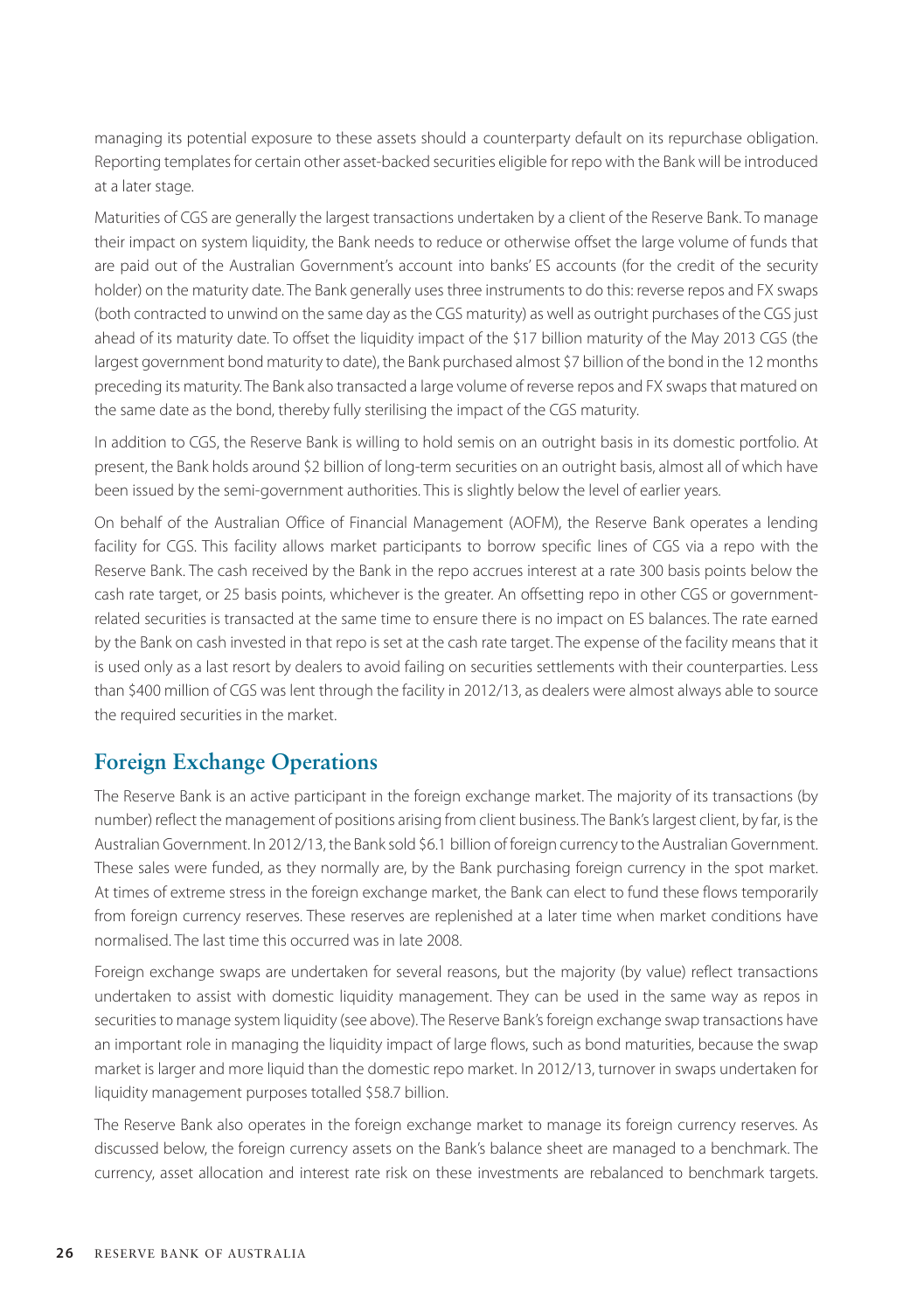Currency risk in particular is rebalanced on a daily basis. To manage the associated currency flows, the Bank executes foreign currency transactions in both the foreign exchange spot and swap markets. The Bank also uses foreign exchange swaps from time to time to assist with the management of the cash holdings of the Bank's foreign currency reserves portfolios. Finally, the Bank can transact in foreign exchange markets to manage the composition of its foreign currency holdings. During 2012/13 these operations included transactions in the spot market to effect a change to the weights of the US dollar and the euro in the currency benchmark (for more details see below).

Although Australia operates a floating exchange rate regime, the Reserve Bank retains discretion to undertake transactions in the foreign exchange market to address market dislocation and severe misalignments of the exchange rate. These types of transactions are usually referred to as foreign exchange intervention. Such activity has become less



frequent over the years as the market has developed and hedging activity has become more widespread and efficient. Further information on the evolution of the Bank's approach to foreign exchange intervention can be found on the Bank's website at: http://www.rba.gov.au/publications/bulletin/2011/dec/7.html.

The Reserve Bank did not undertake any transactions in the market in 2012/13 to affect the level of the exchange rate directly or market conditions more generally. Volatility in the foreign exchange market was very low through much of the financial year. This changed in the June quarter with the depreciation of the Australian dollar. This adjustment was accommodated without significant deterioration in conditions in the foreign exchange market. Volatility rose but remained at a moderate level overall.

Although the Reserve Bank did not intervene directly in the foreign exchange market in 2012/13, it did accumulate foreign currency assets. In this case, the Bank was approached by a client looking to acquire Australian dollars and sell US dollars as part of its portfolio diversification program. With the Australian dollar trading above the Bank's assessment of fair value for the currency at the time, the Bank decided to retain the foreign currency acquired in the transactions in its foreign currency reserves portfolio. This decision avoided the purchase placing additional upward pressure on the exchange rate.

During the year, the Reserve Bank strengthened the risk mitigation offered by the use of ISDA Master Agreements on its foreign exchange forward and swap transactions by entering into two-way Credit Support Annexes (CSAs). A CSA defines the rules under which previously agreed collateral is exchanged between counterparties. The collateral exchange is designed to offset the daily change in the value of outstanding foreign exchange forward and swap transactions, reducing the potential cost involved in replacing the contract in the event of a counterparty default. Further detail can be found in the chapter on 'Risk Management'.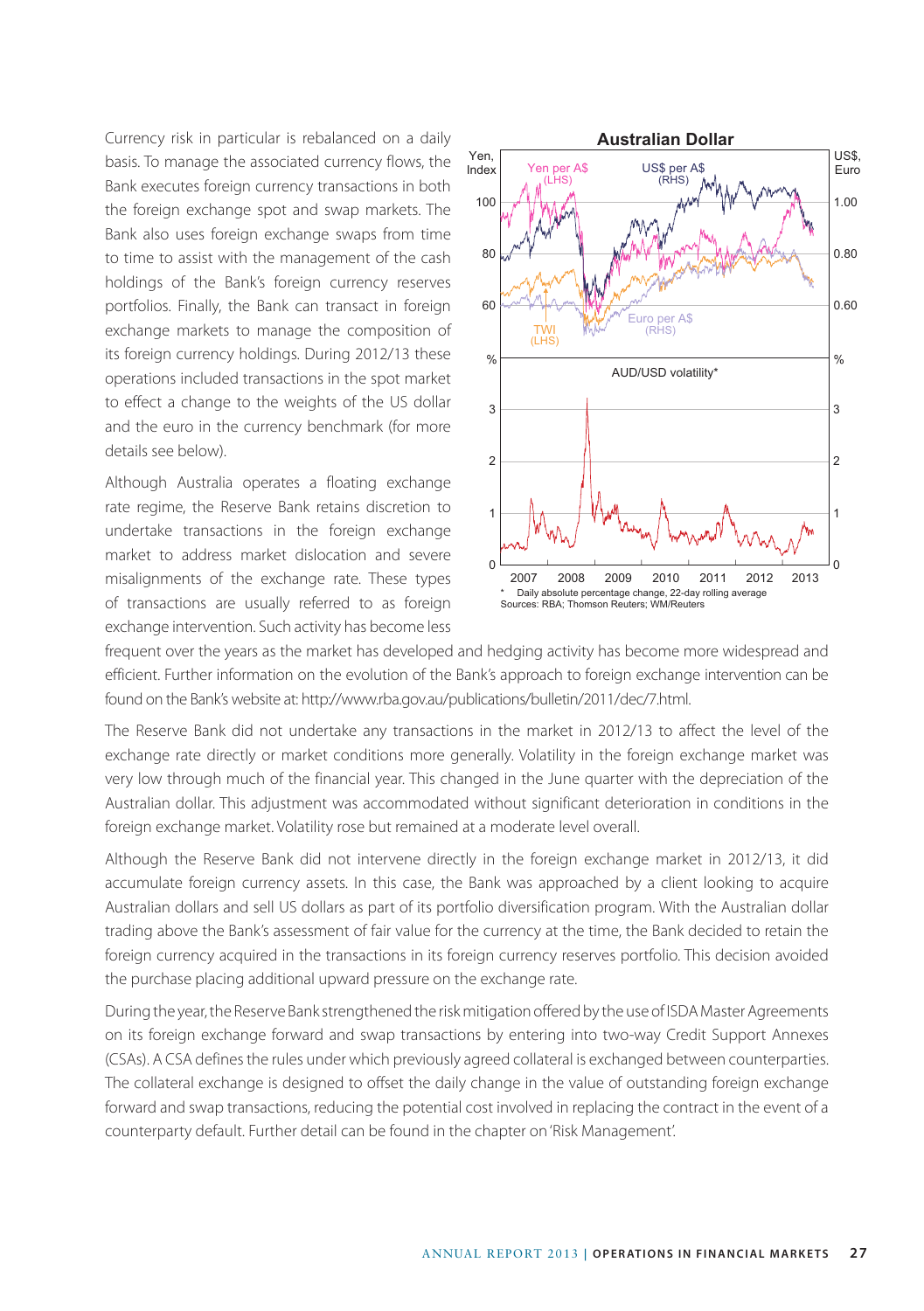## **Reserves Management**

With one exception, all of Australia's official reserve assets are held on the balance sheet of the Reserve Bank. These include Australia's holdings of foreign currency assets, gold and Special Drawing Rights (SDRs), a liability of the International Monetary Fund (IMF). The exception is Australia's reserve position at the IMF, which is an asset of the Australian Government.

The Reserve Bank holds foreign currency assets primarily to facilitate policy operations in the foreign exchange market (see above) and has responsibility for managing the level and composition of those assets. These assets expose the Bank's balance sheet to foreign currency risk as well as interest rate and credit risk. Hence, the Bank holds the minimum level of reserves that it assesses will allow it to meet expected policy requirements.

For a given level of reserves, the Reserve Bank attempts to mitigate the risks to the balance sheet where possible, chiefly through maintaining a diversified currency composition and investing in assets of high credit quality. The policy objectives of the foreign currency portfolio also require that a large proportion of investments are highly liquid. The investment process itself is guided by a benchmark, which represents the Bank's assessment of the combination of foreign currencies and foreign currency assets that maximise return over the long run, subject to an acceptable level of currency, interest rate, credit and liquidity risk. This benchmark is reviewed from time to time to take account of changes in the Bank's investment universe and risk tolerance. A number of adjustments to the benchmark were implemented early in the June quarter 2013:

- The currency and asset allocation to the euro was reduced from 45 per cent to 35 per cent and the allocation to the US dollar was increased from 45 per cent to 55 per cent. This change was undertaken to improve the liquidity and replicability of the benchmark portfolio.
- **•** The duration targets of the US dollar and Canadian dollar benchmark portfolios were reduced from 18 months to 6 months and the duration target of the Japanese yen benchmark portfolio was reduced from 12 months to 6 months. These reductions in interest rate risk took account of the extremely low level of yields, and the associated risk of capital losses on bond holdings in the event of a return to more normal levels. The duration target of the European benchmark portfolio was unchanged at 18 months.

|                                         | Europe | Japan | Canada |
|-----------------------------------------|--------|-------|--------|
| Asset allocation (per cent of total)    |        |       |        |
| Currency allocation (per cent of total) |        |       |        |
| Duration (months)                       |        |       |        |

#### **Benchmark Portfolio**

Source: RBA

As previously announced in April, the Reserve Bank also plans to invest directly in Chinese government securities denominated in renminbi (RMB).<sup>1</sup> In December 2012, the Bank received a quota of CNY6 billion from the People's Bank of China for investment in the Chinese interbank bond market. The allocation to RMB is further recognition of the increasing financial and economic relationship between Australia and China. At a portfolio level, the allocation is expected to provide increased diversification and enhanced returns over the long run.

Investments in the benchmark currencies are limited to sovereign, quasi sovereign and supranational debt instruments as well as cash investments secured by high-quality debt under repurchase agreements. At the

<sup>1</sup> Lowe P (2013), 'The Journey of Financial Reform', Address to the Australian Chamber of Commerce in Shanghai, 24 April.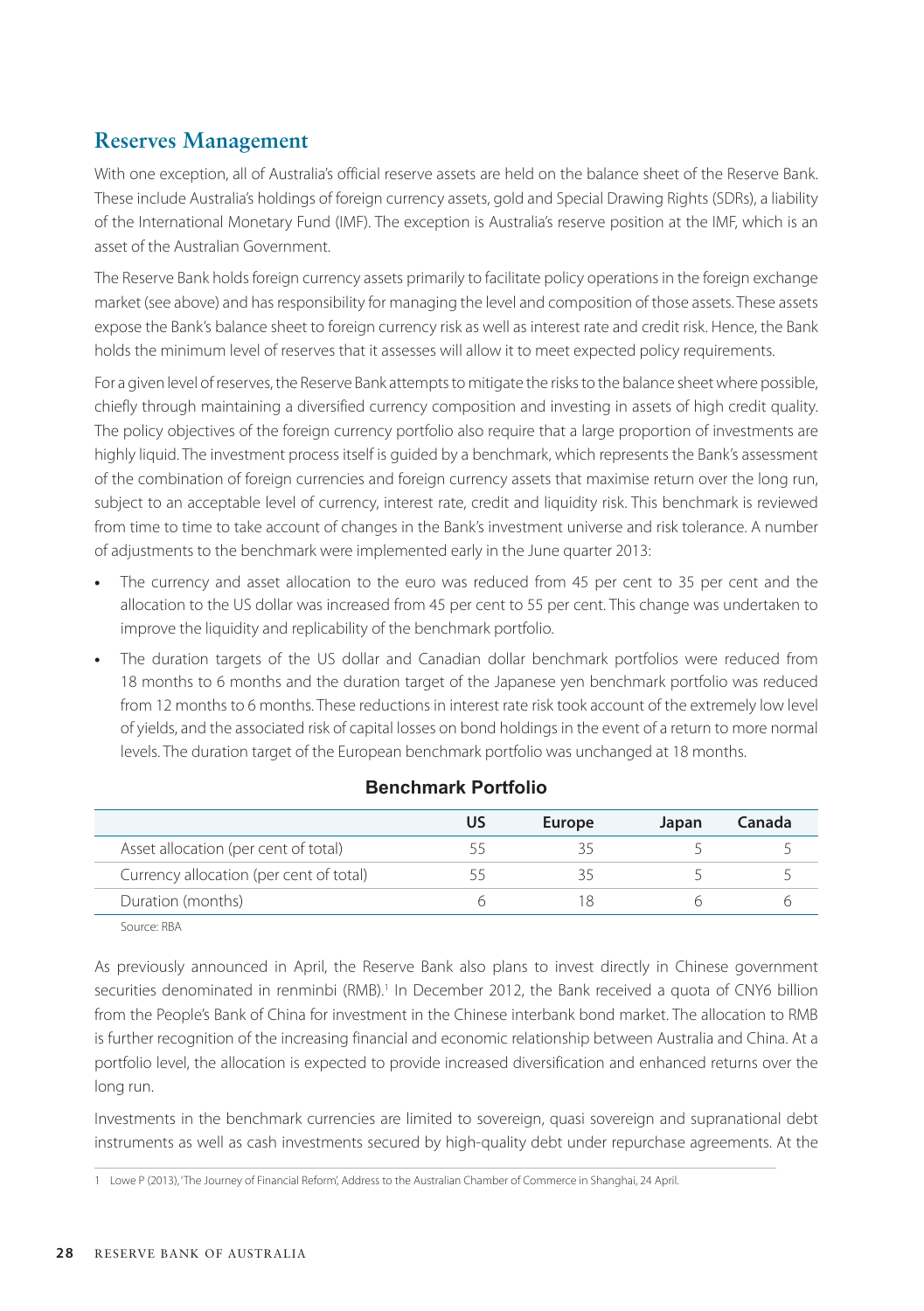end of June 2013, virtually all outright holdings of securities were in the form of sovereign debt. Sovereign credit exposures are currently limited to the United States, Germany, France, the Netherlands, Canada and Japan.

Over 2012/13 the return on foreign currency assets measured in SDR was just 1.5 per cent, well below the historical average. This reflected the low interest rate environment in the major economies, which depressed interest earnings, and mark-to-market capital losses on bond holdings owing to the increase in bond yields towards the end of the financial year. At the end of June 2013, the running yield on the portfolio was only 0.2 per cent, compared with over 4 per cent prior to the 2008/09 financial crisis.

| <b>Issuing</b><br>qovernment | <b>Securities held</b><br>outright <sup>(a)</sup> | <b>Securities held</b><br>under repurchase<br>agreements <sup>(b)</sup> | <b>Funds held at</b><br>central banks <sup>(c)</sup> |
|------------------------------|---------------------------------------------------|-------------------------------------------------------------------------|------------------------------------------------------|
| <b>United States</b>         | 15 066                                            | 2821                                                                    | 596                                                  |
| Germany                      | 8557                                              | 1 367                                                                   |                                                      |
| France                       | 1785                                              | 846                                                                     |                                                      |
| <b>Netherlands</b>           | 1 1 3 5                                           | 423                                                                     | 32                                                   |
| Canada                       | 1828                                              |                                                                         | 5                                                    |
| Japan                        | 5423                                              | 16                                                                      | 4                                                    |
| Supranational                | 253                                               |                                                                         | 541                                                  |
| Total                        | 34 047                                            | 5473                                                                    | 1 1 7 9                                              |

#### **RBA Security Holdings** A\$ million, June 2013

(a) Includes holdings of \$4.4 billion funded by foreign exchange swaps (b) Includes securities issued by US government-sponsored enterprises

(c) Includes the Bank for International Settlements

Source: RBA

Generating positive returns in the prevailing low interest rate environment has been a challenge for the Reserve Bank given its low risk tolerance. In Europe in particular, interest rates on eligible short-term investments have been negative for much of the past year. In response, the Bank has enhanced the return on the portfolio by periodically shifting some euro and US dollar reserves into Japanese yen on a fully hedged basis via the foreign exchange swap market. A positive cross-currency swap basis in favour of the yen has delivered a higher overall return on these investments.

The Reserve Bank also has investments in a number of non-Japan Asian debt markets through participation



in the EMEAP Asian Bond Fund (ABF) Initiative. This initiative was established in the wake of the Asian currency crisis in the late 1990s to assist in the development of bond markets in the region. The Bank has modest holdings in the US dollar-denominated fund, ABF1, and the local currency-denominated fund, ABF2. The two funds are managed by external managers and sit outside the Bank's internal reserves benchmark framework.